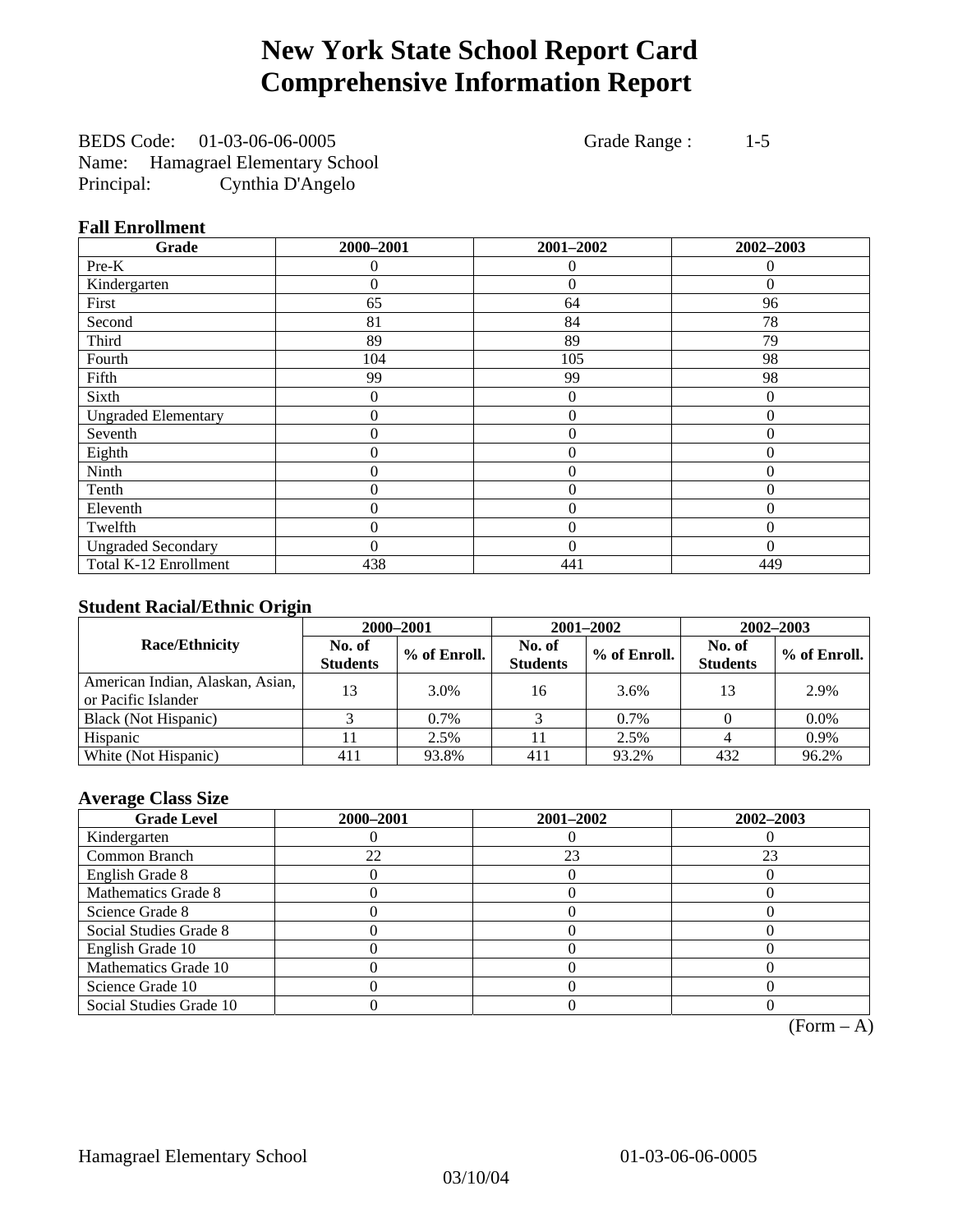### **District Need to Resource Capacity Category**

| <b>N/RC Category</b> | <b>Description</b>                                                                             |
|----------------------|------------------------------------------------------------------------------------------------|
|                      | This is a school district with low student needs in relation to district<br>resource capacity. |

#### **Similar School Group and Description**

| <b>Similar School Group</b> | <b>Description</b>                                                    |
|-----------------------------|-----------------------------------------------------------------------|
|                             | All schools in this group are elementary level schools in school      |
| 16                          | districts with low student needs in relation to district resource     |
|                             | capacity. The schools in this group are in the lower range of student |
|                             | needs for elementary level schools in these districts.                |

All schools within the same N/RC category are divided into three similar school groups defined by the percentage of students in the school who are eligible for the free-lunch program and/or who are limited English proficient (also known as English language learners).

#### **Student Demographics Used To Determine Similar Schools Group**

|                                   | 2000-2001 |         | $2001 - 2002$ |         | $2002 - 2003$ |         |
|-----------------------------------|-----------|---------|---------------|---------|---------------|---------|
|                                   | Count     | Percent | Count         | Percent | Count         | Percent |
| <b>Limited English Proficient</b> |           | $0.2\%$ |               | $0.7\%$ |               | 0.4%    |
| Eligible for Free Lunch           |           | .8%     |               | .8%     |               | .3%     |

#### **Attendance and Suspension**

|                               | 1999–2000        |         | 2000-2001       |         | $2001 - 2002$   |         |
|-------------------------------|------------------|---------|-----------------|---------|-----------------|---------|
|                               | $%$ of<br>No. of |         | No. of          | $%$ of  |                 | $%$ of  |
|                               | <b>Students</b>  | Enroll. | <b>Students</b> | Enroll. | <b>Students</b> | Enroll. |
| <b>Annual Attendance Rate</b> |                  | 94.0%   |                 | 93.0%   |                 | 96.1%   |
| <b>Student Suspensions</b>    |                  | 0.0%    |                 | $0.0\%$ |                 | 0.0%    |

## **Student Socioeconomic and Stability Indicators (Percent of Enrollment)**

|                          | 2000-2001 | 2001–2002 | 2002-2003 |
|--------------------------|-----------|-----------|-----------|
| <b>Reduced Lunch</b>     | 0.5%      | 0.4%      | $0.4\%$   |
| <b>Public Assistance</b> | None      | None      | None      |
| <b>Student Stability</b> | 99%       | 99%       | 94%       |

#### **Staff Counts**

| Staff                                 | 2002-2003 |
|---------------------------------------|-----------|
| <b>Total Teachers</b>                 | 23        |
| <b>Total Other Professional Staff</b> |           |
| <b>Total Paraprofessionals</b>        | NΑ        |
| Teaching Out of Certification*        |           |
| Teachers with Temporary Licenses      |           |

\*Teaching out of certification more than on an incidental basis. Teachers with temporary licenses are also counted as teaching out of certification.

 $(Form - B)$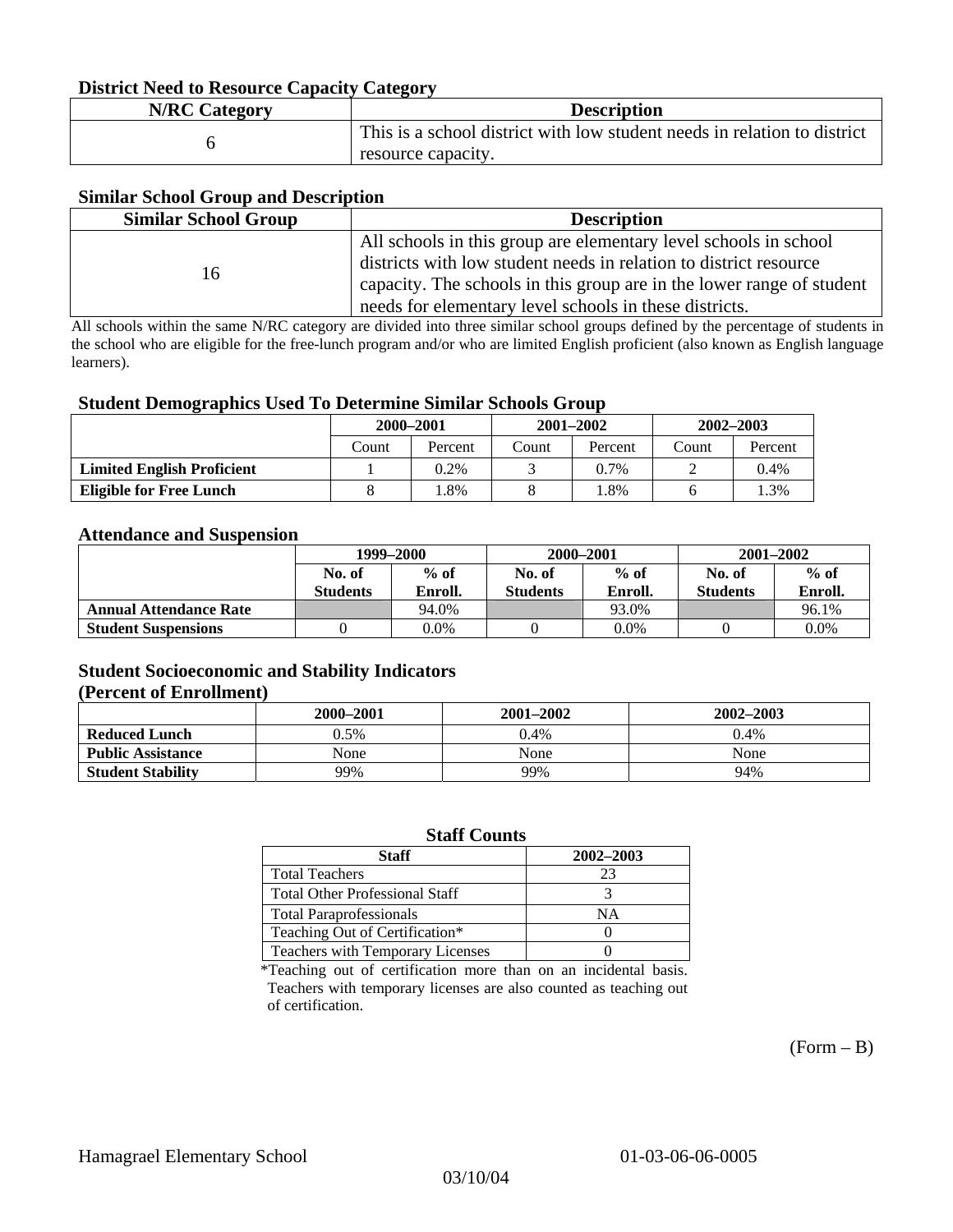# **Career Development and Occupational Studies (CDOS)**

# **Percentage of Students Documenting Self- and Career-Awareness Information and Career Exploration Activities, K–3**

| <b>Grades</b>  | 2000-01 | $2001 - 02$ | $2002 - 03$ |
|----------------|---------|-------------|-------------|
| K-1            |         | $0\%$       | 0%          |
| 2 <sub>2</sub> |         | $0\%$       | $0\%$       |

# **Students Developing a Career Plan, 4–12**

| <b>Grades</b> |                                      | $2000 - 01$ | $2001 - 02$ | $2002 - 03$ |
|---------------|--------------------------------------|-------------|-------------|-------------|
|               | Number of General-Education Students |             | $\Omega$    | $\theta$    |
| $4 - 5$       | Number of Students with Disabilities |             | $\Omega$    | 0           |
|               | Number of All Students               |             | 0           | 0           |
|               | Percent of Enrollment                |             | 0%          | 0%          |
|               | Number of General-Education Students |             | $\Omega$    | 0           |
| $6 - 8$       | Number of Students with Disabilities |             | $\Omega$    | $\Omega$    |
|               | Number of All Students               |             | $\Omega$    | $\Omega$    |
|               | Percent of Enrollment                |             | $0\%$       | $0\%$       |
|               | Number of General-Education Students |             | $\Omega$    | 0           |
| $9 - 12$      | Number of Students with Disabilities |             | 0           | 0           |
|               | Number of All Students               |             | $\Omega$    | $\Omega$    |
|               | Percent of Enrollment                |             | 0%          | $0\%$       |

# **Second Language Proficiency Examinations**

## **General-Education Students**

| <b>Test</b> | 2000-2001         |           |            | 2001-2002 | $2002 - 2003$ |           |
|-------------|-------------------|-----------|------------|-----------|---------------|-----------|
|             | <b>No. Tested</b> | % Passing | No. Tested | % Passing | No. Tested    | % Passing |
| French      |                   | 0%        |            | $0\%$     |               | 0%        |
| German      |                   | 0%        |            | $0\%$     |               | 0%        |
| Italian     |                   | 0%        |            | 0%        |               | 0%        |
| Latin       |                   | 0%        |            | 0%        |               | 0%        |
| Spanish     |                   | 0%        |            | 0%        |               | 0%        |

## **Students with Disabilities**

| <b>Test</b> | 2000-2001  |           |            | 2001-2002 | 2002-2003  |           |  |
|-------------|------------|-----------|------------|-----------|------------|-----------|--|
|             | No. Tested | % Passing | No. Tested | % Passing | No. Tested | % Passing |  |
| French      |            | 0%        |            | 0%        |            | 0%        |  |
| German      |            | 0%        |            | $0\%$     |            | 0%        |  |
| Italian     |            | 0%        |            | 0%        |            | 0%        |  |
| Latin       |            | 0%        |            | 0%        |            | 0%        |  |
| Spanish     |            | 0%        |            | 0%        |            | 0%        |  |

(Form-D)